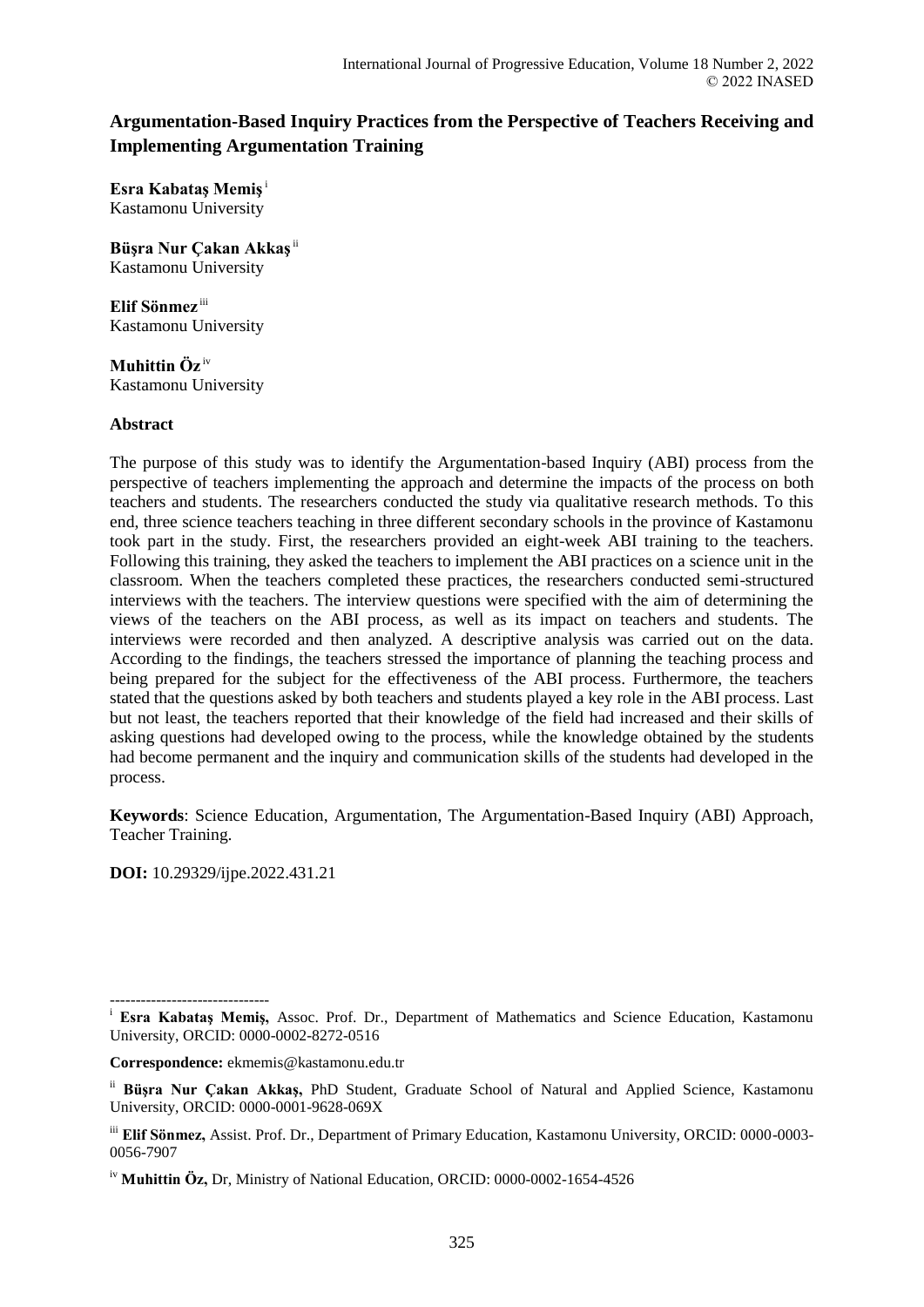### **INTRODUCTION**

In learning environments where conceptual teaching is more dominant, including different learning outcomes and making students achieve these outcomes have become prominent in recent years. Instead of training students who only have knowledge, it is necessary to raise individuals with the ability to solve daily life problems. In this respect, we encounter a set of skills called the  $21<sup>st</sup>$ century skills since it includes skills and competencies which are necessary for lifelong learning. This set of skills consists of life skills (agility, flexibility and adaptability), labour skills (cooperation, leadership attempt and responsibility), practical skills (access to information, analysis, effective communication and finding alternative solutions to problems), personal skills (curiosity, imagination, critical thinking and problem solving), interpersonal skills (cooperation and teamwork) and noncognitive skills (managing emotions) (McComas, 2014). Therefore, it is noteworthy that students obtain conceptual information in science class and also gain and develop these skills called the 21<sup>st</sup> century skills as much as possible. Furthermore, the Next Generation Science Standards (NGSS, 2013) report stresses the importance of developing the scientific capacities of students. To this end, students are required to have the opportunity to actively conduct research on scientific incidents so that they can find solutions to problems. As one can see, it appears to be the common goal of every educational level to raise individuals with 21<sup>st</sup> century skills on a global scale. Teachers are required to update their teaching and qualification profiles to strengthen the  $21<sup>st</sup>$  century skills of students (Caena & Redecker, 2019).

It is possible to argue that conveying the course content to students is a frequent opinion related to teaching since teachers usually have concerns over increasing the conceptual knowledge of students (Loughran, Berry & Mulhall, 2012). Therefore, teachers plan their classroom activities in this direction. However, this results in rote learning instead of achieving an in-depth conceptual understanding. With appropriate educational environments, it is possible to develop different skills of students and increase their conceptual knowledge related to science topics at the same time. In order to achieve these goals, teachers are required to carry out different teaching activities in the classroom. Argumentation activities which are based on inquiry are among such activities that can be carried out in the classroom with the aim of increasing conceptual knowledge and developing skills.

Argumentation is a basic science practice, inherently full of moments of uncertainty; however, schools do not usually teach science as a process of managing uncertainty (Chen, Benus & Hernandes, 2019). Science is usually accepted as a repository of indisputable knowledge that deals with facts, theories and scientific laws and it is taught in the same way in schools (Anne, 2021). It is possible to see the emphasis on teaching concepts in science classes as a mirror reflecting this situation. In fact, argumentation activities based on inquiry particularly stress uncertainty situations in the formation of scientific knowledge. When students have the opportunity to practice managing uncertainty, they develop skills that are necessary to participate in each other's words and use collaborative epistemic resources while developing acceptable knowledge with their peers (Chen & Qiao, 2020). Experiencing these moments in science lessons includes activities that can be used in the classroom to increase conceptual knowledge and develop a variety of skills.

Osborne, Erduran and Simon (2004) reported that argumentation activities created with pedagogical strategies and appropriate activities are crucial in helping students develop a conceptual understanding of science and achieve their epistemic, cognitive and social goals. Scientific research and science teaching stress the importance of claim and evidence-based debates (Duschl & Osborne, 2002). This requires the participation of students in scientific debates to learn scientific concepts and develop a proper scientific understanding (Osborne, 2002). In this respect, we know that argumentation practices to be carried out during classroom activities will contribute to the multilateral development of students such as high levels of skills and communication (Hand, Shelley, Fostvedt, & Therrien, 2018; Kabataş Memiş, 2011). Science teachers are required to improve their knowledge of argumentation to plan and implement the argumentation process and assess student arguments (Şengül, Enderle, & Schwartz, 2020). In addition, it is crucial for teachers to see the moments of uncertainty in the process as an epistemic source of knowledge (Chen & Qiao, 2020). It is possible to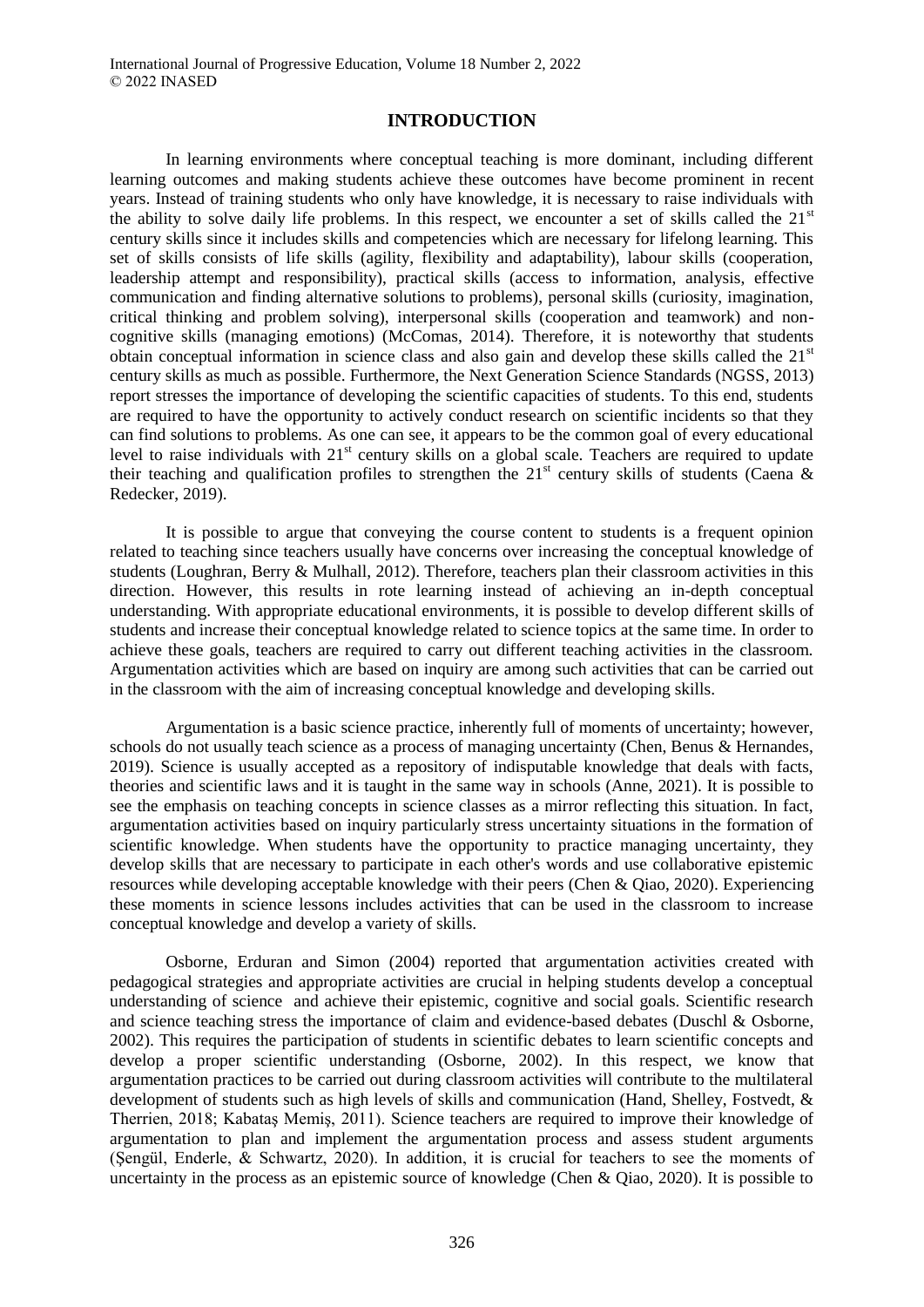argue that different strategies like argumentation are not used in the classroom environment mainly because teachers lack adequate content and pedagogical knowledge. Teachers are not ready for inquiry-based science teaching since they are not trained for adequate and in-depth content knowledge and thus, generally resort to less effective teaching strategies in the classroom environment (Worch, Duran & Duran, 2016).

# **Literature Framework**

# **Argumentation-based Inquiry**

The Argumentation-based Inquiry (ABI) approach is used in scientific discussions related to the content of science class and in the instruction of concepts. The ABI is a tool both for students and teachers to think in a more detailed manner and structure the information by inquiry (Hand, 2008). The ABI is an approach based on inquiry and is used to ensure that a student actively fulfils conceptual learning by doing research (Kabataş Memiş, 2014). Students support their claims with evidences, obtain data through experiments and develop ideas and concepts. They build new knowledge on their prelearnings (Burke, Brain, Poock, & Greenbowe, 2005). With discussions conducted in the classroom within the scope of the ABI approach, students increase their conceptual knowledge and also have the chance to test their own explanations and observations by taking the opposite ideas into consideration (Hand, Norton-Meier, Gunel & Akkus, 2016).

In experimental studies, individuals develop their inference skills by designing experiments, seeking evidences, evaluating and interpreting the data obtained from the experiment (Kuhn  $\&$ Pearsall, 2000). Students create concepts and ideas by supporting their assertions with evidences acquired from experiments and build new knowledge on their preliminary learning (Burke, et al., 2005). The ABI approach provides guidelines both for teachers and students to have further thought and structure the knowledge by questioning. Hand and Keys (1999) offer teachers and students two templates to use the ABI approach effectively throughout laboratory activities. Table 1 demonstrates these templates.

| The ABI Part I: A template for teacher-designed activities to        | The ABI Part II: A template for students         |
|----------------------------------------------------------------------|--------------------------------------------------|
| promote laboratory understanding                                     |                                                  |
| 1. Exploration of pre-instructional understanding through            | 1. Beginning ideas: What are my questions?       |
| individual or group concept-mapping.                                 |                                                  |
| 2. Pre-laboratory activities, including informal writing, making     | 2. Tests: What did I do?                         |
| observations, brainstorming and asking questions.                    |                                                  |
| 3. Participation in scientific activities.                           | 3. Observations: What did I see?                 |
| 4. Negotiation phase I: writing personal accounts of scientific      | 4. Claims: What can I claim?                     |
| activity (e.g. writing journals).                                    |                                                  |
| 5. Negotiation phase II: sharing and comparing data interpretations  | 5. Evidence: How do I know? Why am I making      |
| in small groups (e.g. making a group chart).                         | these claims?                                    |
| 6. Negotiation phase III: comparing scientific ideas to textbooks or | 6. Reading: How do I compare my ideas with those |
| other printed resources (e.g. writing group notes in response to     | of others?                                       |
| focus questions).                                                    |                                                  |
| 7. Negotiation phase IV: individual reflection and writing (e.g.     | 7. Reflection: How have my ideas changed?        |
| presentation to a larger audience).                                  |                                                  |
| 8. Exploration of post-instructional understanding through           |                                                  |
| concept-mapping.                                                     |                                                  |

**Table 1. The ABI teacher and student template (Hand & Keys 1999, p. 28)**

The purpose in the ABI is to include students in the learning process in an active manner and enable them to structure the knowledge with their teachers and peers. Designing an activity, implementing the activities and ensuring that the concepts are understood are the main responsibilities assigned to teachers in this process (Hohenshell & Hand, 2006). In the ABI, teacher learns along with students instead of being at the centre and offering the information (Hand, 2008). Therefore, it is possible to argue that the ABI approach is of paramount importance for the development of both students and teachers. The literature has studies reporting that teachers applying argumentation in the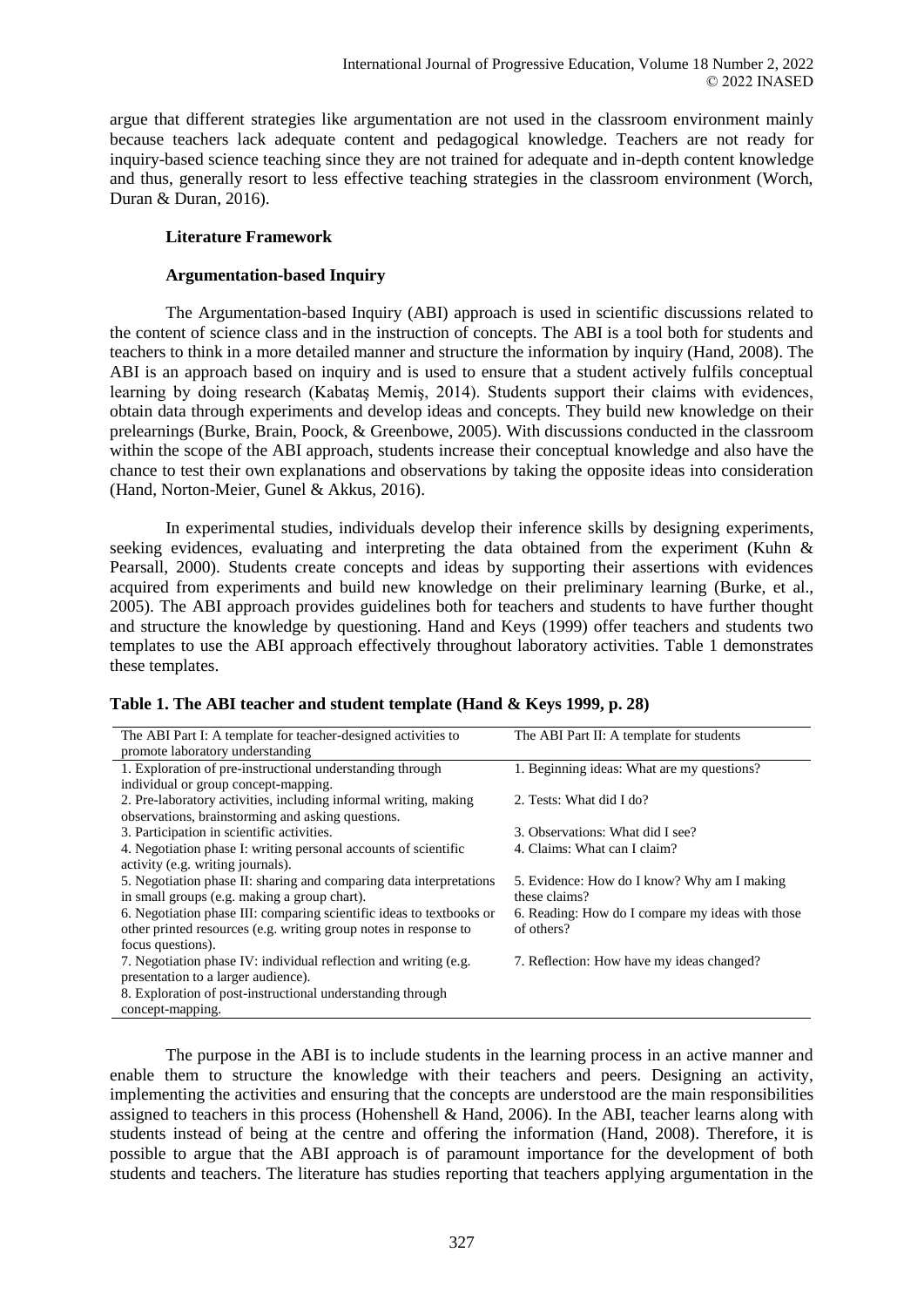class have effective pedagogical education and thus may create effective educational environments. We can observe the results of teachers' achievements in students (impacts on students) as the number of practices grows (Omar, 2004; Osborne, Erduran & Simon, 2004). Choi, Seung, and Kim (2019) examined the teachers' views on arguments in scientific inquiry and argumentation-based science teaching and concluded that argumentation-based science teaching is noteworthy because it enables students to experience the formation of scientific knowledge and enrich their thoughts. Considering the multilateral contributions of the process to both students and teachers, it is necessary to encourage teachers to plan and implement the ABI activities in the classroom environment. Furthermore, encouraging teachers to gain awareness about themselves and review their teaching activities might as well increase the quality of the overall teaching. The present study was inspired within this framework. The purpose of the study was to examine the ABI process of teachers implementing these activities in the classroom, how the roles of teachers and students were defined during the process and the impacts of the process on teachers and students from the perspective of teachers. Moreover, the study may draw specific conclusions related to the implementation of activities based on the ABI approach in the classroom in science teaching. Within this framework, the study addressed the following questions:

- 1. How do science teachers receiving the ABI training and implementing the ABI approach define the ABI approach?
- 2. How do science teachers receiving the ABI training and implementing the ABI approach define the impacts of the ABI approach on students and teachers?

# **Research Methodology**

### **Research Design**

Phenomenology is a qualitative research method which enables individuals to express their understanding, emotions, perspectives and perceptions concerning a specific phenomenon or concept and it defines how they experience this phenomenon (Rose, Beeby & Parker, 1995). The main purpose of phenomenology is to define the experiences of individuals concerning a phenomenon (van Manen, 1990, p. 177). In phenomenology, the researcher collects data from individuals experiencing the phenomenon and develops an integrated definition concerning what individuals experience and how they experience it (Moustakas, 1994). Therefore, in a phenomenological study, it is crucial that individuals have experience of the phenomenon (Creswell, 2016, p. 265). Within this framework, the researchers conducted the current study to determine the definitions and experiences of science teachers concerning the ABI process using a phenomenological design.

### **Participants**

The researchers conducted the study with three science teachers teaching in different secondary schools located in the city center of Kastamonu province during the 2018-2019 academic year. In addition, the study included a total of three science teachers. In phenomenological studies, it is recommended that participants who have relevant experience and may share this experience be chosen (Yıldırım & Şimşek, 2016). Therefore, when determining the participants in the study, the researchers chose teachers with experience of the ABI process. Although experienced teachers are preferred, these experiences are not the same for all teachers. It is also thought that through these experiences, teachers will experience a more efficient implementation process and the effects of the trainings will be more evident. Accordingly, when choosing the participants, the researchers used the criterion sampling method which is among purposeful sampling methods. They reached the teachers who met this criterion and had been specified previously according to this method and included them in the study (Merriam, 2015). The researchers used the homogeneous sampling method to reach the teachers. They chose purposeful sampling because it had the opportunity to obtain rich data for the study (Patton, 2014). In purposeful sampling, participants are determined according to the most appropriate characteristics for the study.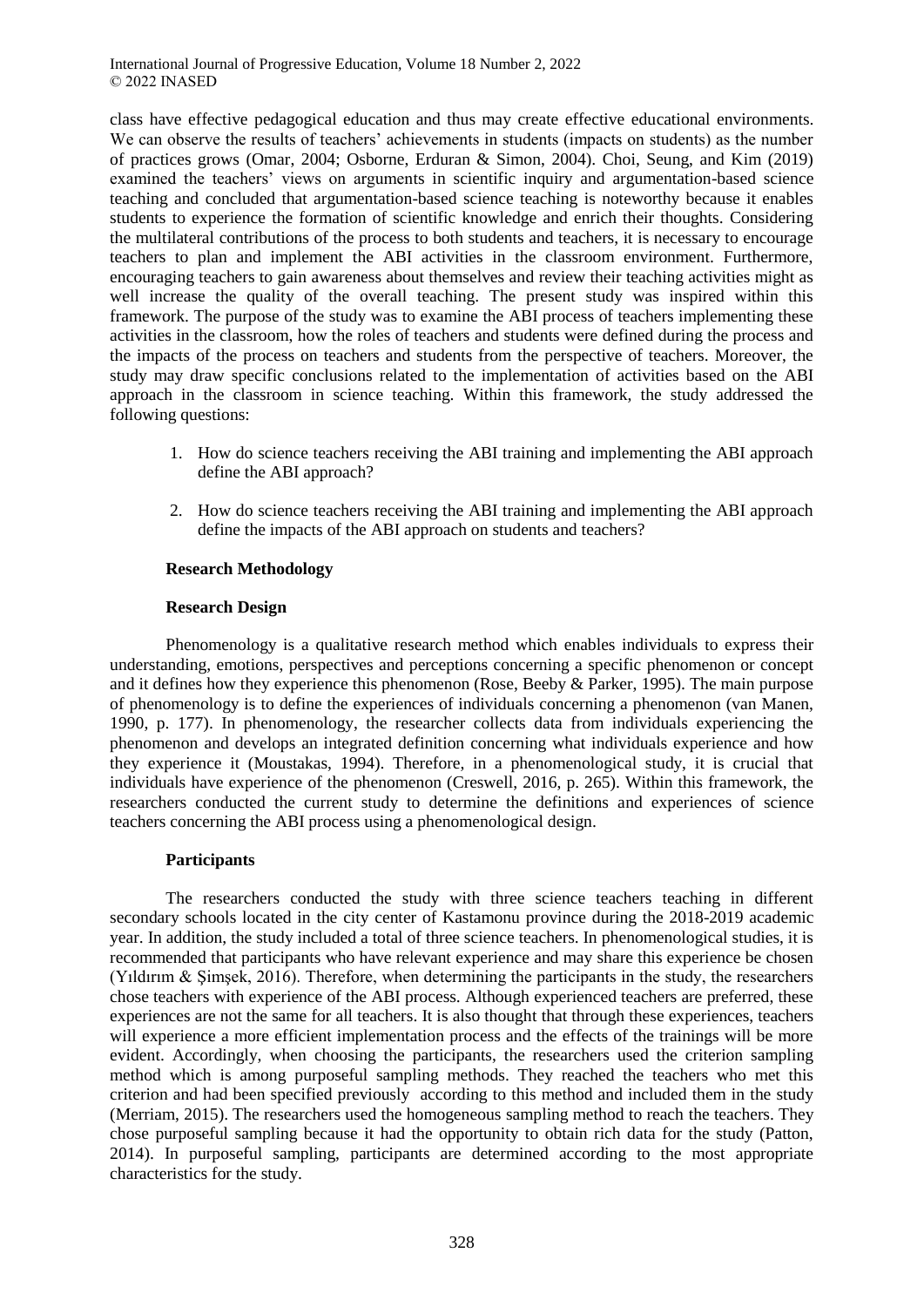# **Teacher Training Process**

Teacher Training Practices: The teachers who took part in the study primarily received an eight-week training on the ABI and discussions were conducted with the teachers for assessing this training process. An educator who is currently employed as a faculty member at the faculty of education in a university, has a doctoral thesis on argumentation, has current research in this field and conducts numerous argumentation applications with different working groups gave the training. In addition, the teacher educators give courses on this subject at postgraduate level. Table 1 demonstrates weekly topics of the training.

| Practice Week | Practice Topics             | <b>Practice Durations</b> |
|---------------|-----------------------------|---------------------------|
| Week 1        | Preparatory activity        | 2-3 hours                 |
| Week 2        | Density                     | 2-3 hours                 |
| Week 3        | Force and force of friction | 2-3 hours                 |
| Week 4        | Inclined plane              | 2-3 hours                 |
| Week 5        | Air and water resistance    | 2-3 hours                 |
| Week 6        | Discussion activities       | 2-3 hours                 |
| Week 7        | Discussion activities       | 2-3 hours                 |
| Week 8        | Discussion activities       | 2-3 hours                 |

**Table 1. Tables and figures are to be valuable, relevant and visually attractive**

The training aimed to ensure that the teachers recognize the ABI process by experiencing it in person, understand the importance of the skill of asking questions and make sense of the concepts of question, claim, evidence, reasoning and rebuttal, which are the components of argumentation, as well as their relationships with each other. With a joint decision, the teachers and researchers specified the topic of the training to be "Mechanics". During the first week of the training, a preparation activity was conducted with the teachers. The activity aimed to enable the teachers to make sense of the concepts of claim, evidence, reasoning and rebuttal as the elements of argumentation, as well as their interrelations and experience an effective ABI process. During the following weeks, the ABI practices were conducted on the topics of "Density, Force and Force of Friction, Inclined Plane, Air and Water Resistance". The teachers were asked to prepare two questions about the subject to be addressed prior to coming to the class each week. During the activity, each teacher primarily explained the initial questions and discussed the researchability of the questions. Each teacher personally designed and implemented their experiments. While the teachers were conducting their experiments, one researcher managed the process as a guide. During the process, the researcher directed questions to the teachers to make them think more intensely on the subject and support the deliberation process (for instance, what were the differences between the two materials that you used? Why did you do it that way? What do you think about the cause of the differing results? How did our actions affect the result? What can be used instead of this?). The teachers developed their claims on the basis of observations and data obtained from the experiments and shared them. The deliberation process continued on the claims of each teacher under the guidance of the researcher. Afterwards, the researcher developed a general framework with respect to the activity conducted and evaluated the process at the end of each practice.

After completing the five-week ABI applications, the researchers conducted discussion activities with the teachers for three weeks. They carried out these discussion activities within the scope of what were experienced during the ABI process, structure of the dialogues between the trainer and the teachers, and structure and quality of the questions addressed. In addition, they exchanged opinions regarding the nature of the ABI approach, place of questioning and discussion in this process, role of questions in directing the process and roles to take as teachers. The researchers exchanged opinions regarding how the teachers who were to practise in their own classes would conduct the process. They stressed the importance of teachers' questions in encouraging students to question, have a high level of thinking and attend the classes actively. When doing this, the researchers asked them to consider and analyze the trainings they had received for five weeks. After completing the whole training process, the teachers performed the ABI applications in their classes.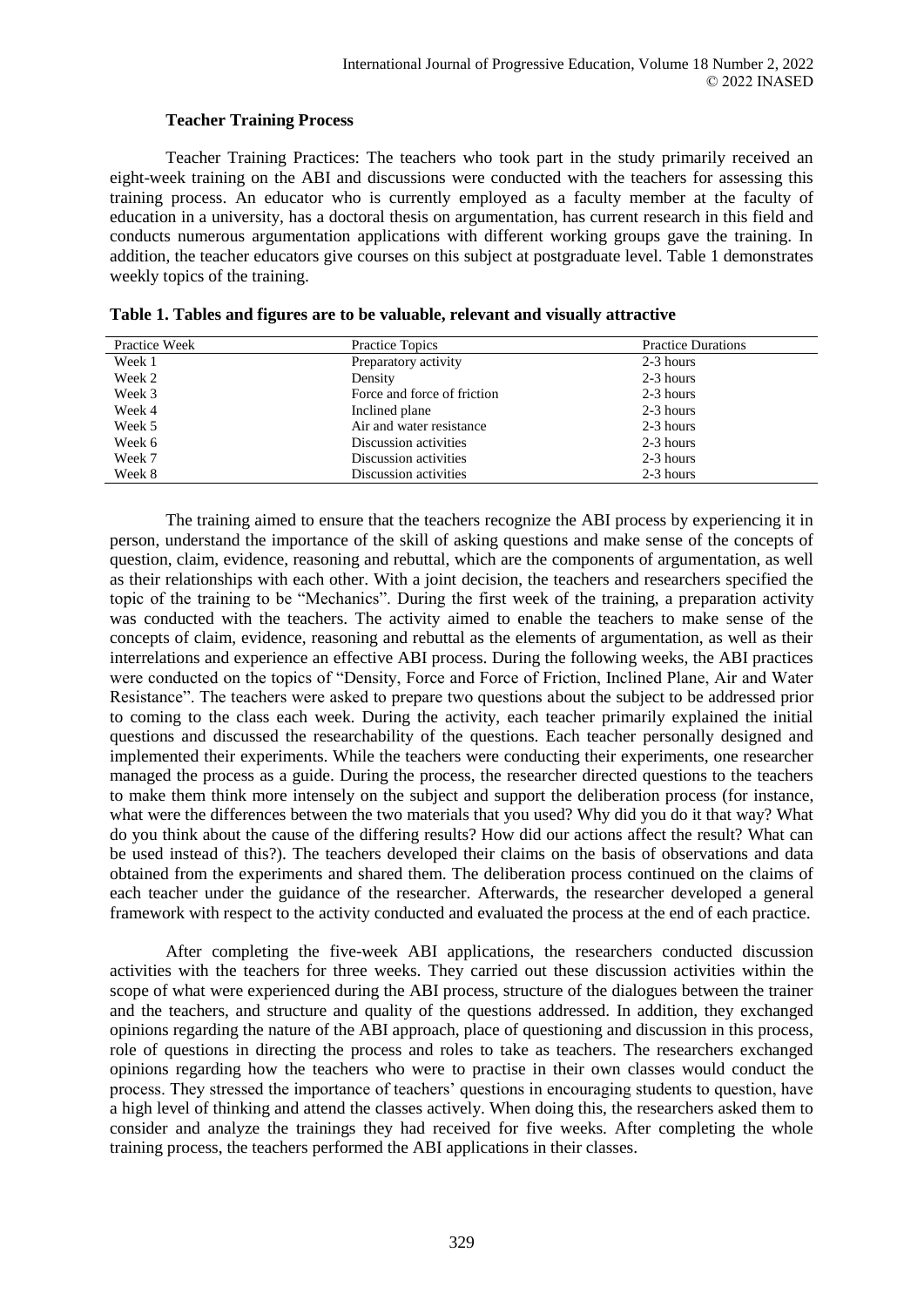International Journal of Progressive Education, Volume 18 Number 2, 2022 © 2022 INASED

The ABI Process: Following the ABI trainings, the science unit on which the practices were to be conducted was determined together with the teachers (the unit titled "Force and Energy" of seventh grade) and the practices to be implemented in the classrooms were planned. All teachers conducted the ABI applications in grade seven classes. Prior to the applications, the teachers separated the students into smaller groups of 4-5. Afterwards, the preparation activity was carried out to enable the students, who were not familiar with the ABI process, to understand the process, identify the elements (claim, evidence, reasoning and rebuttal) of an argument and adapt to the process. At the end of this activity, the characteristics of claims and evidences were determined and the students were informed that they were to conduct their lessons in this way. As part of the ABI student template, the students first prepared the research questions they wondered, designed experiments in small groups, created claims, completed the process of supporting their claims with the evidences they had obtained from the experiments with their peers under the guidance of the teacher and then shared their claims and experiments with the whole class in large group discussions. The teachers, on the other hand, directed both small and large group discussions like a guide. For instance, they shaped large group discussions with the following questions to maintain student-student dialogue: Why do you think so? What is the difference between these two concepts (mass and weight)? Why did you do the experiment with these materials or in this way? Why do you agree or disagree with your friend? What do you think about the claims and evidences of your friends? Thanks to these discussions, students had the chance to structure the information together with their peers and teachers. After the completion of large group discussions, the students completed the ABI experiment reports.

#### **Data Collection Procedure**

After completing the teacher training and in-class activities, they conducted semi-structured interviews with each teacher. The researchers gathered and created interview questions. Two faculty members, a teacher who did doctorate and a doctoral student prepared the questions. The questions were submitted to three people employed in these fields to obtain expert opinion and the questions took their final form in line with the opinions received. The semi-structured interview questions consisted of two subscales with the aim of determining the views of the teachers on the ABI process and teacher-student changes. Different questions were created for each subscale. 13 questions were asked about the ABI process within the framework of "preparation for lessons, asking questions during activities, student-teacher and student-student interaction in the ABI, managing the ABI process". In the teacher-student change subscale, 10 questions were used concerning "students' participation in the process, the role of the teacher during the activities, changes in the students, reasons of recommending it to colleagues, changes in the teacher and students". In addition, during the interviews, follow-up and drilling questions were asked depending on the answers from the teachers. A researcher who was included in the study and had an interview experience conducted the interviews. The researchers recorded the interviews on a voice recorder with the permissions of the teachers. The interview records of the teachers were about 40 to 45 minutes. For instance, regarding the introduction of the ABI process, the following questions were addressed to the teachers: "Considering the whole class, when should a teacher ask questions? What did you pay attention to when asking questions? What are the characteristics of a good question? Did the students ask questions? To whom did they address the questions ? What would you pay attention to if you carried out the activity in another classroom? Do you recommend it to other teachers? Why?" In addition, the semi-structured interview questions included questions about teacher and student changes . In this subscale, the questions related to teacher changes were "How do you assess yourself compared to the beginning? Were your responsibilities as a teacher same in the classes?", while the questions related to student changes were "Did your students adapt to the process right away? What were the changes you observed in your students?"

### **Data Analysis**

The researchers analyzed the data of the study via an interpretive phenomenological analysis method to generalize on subjective experiences of the participants. In line with this method, they focused on having an interpretive relationship with the interview texts, as is expressed by Smith and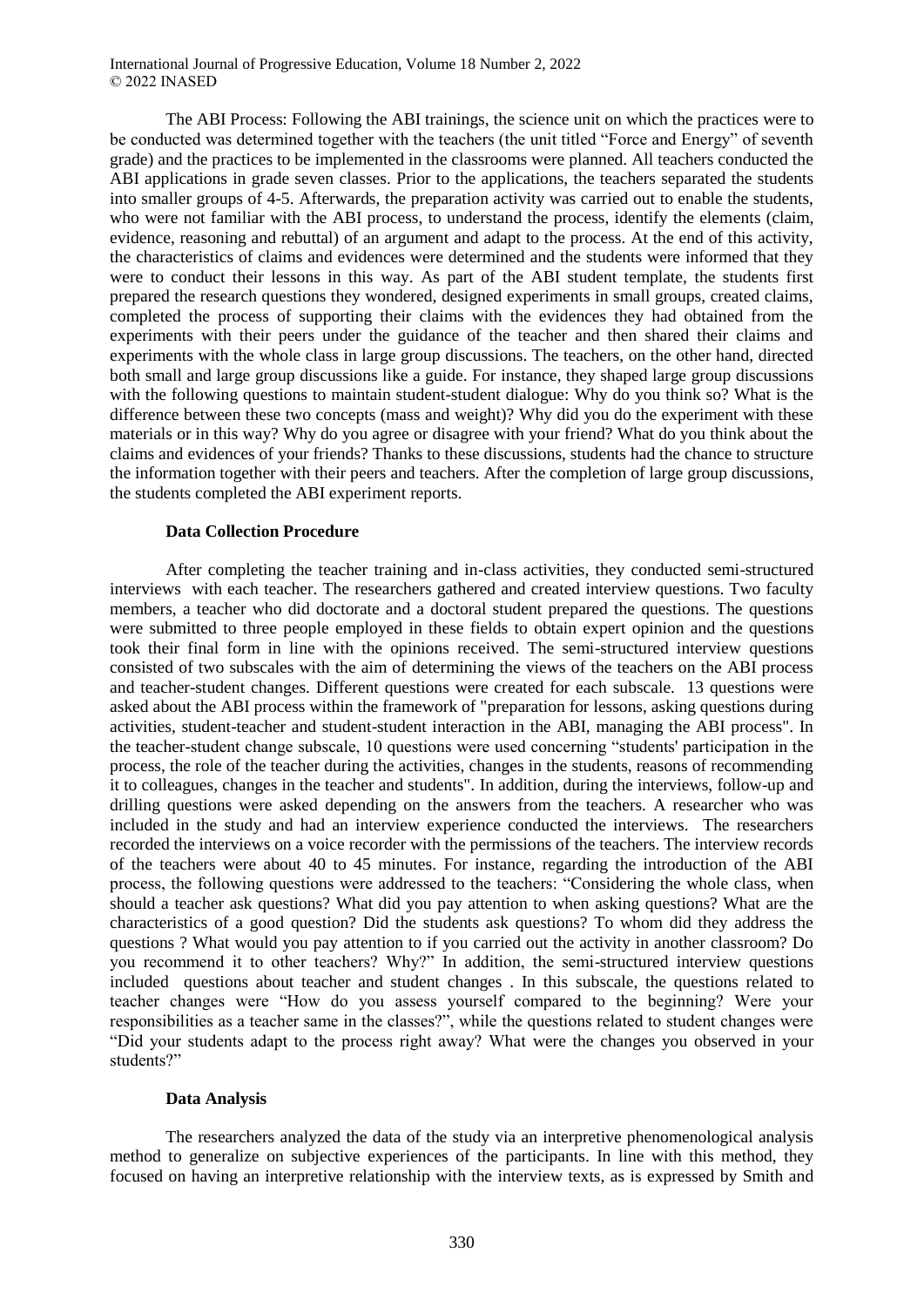Osborn (2003), instead of measuring the frequencies of the inferences. During this process, they analyzed the data via description, systematic analysis and interpretation by following the steps specified by Wolcott (1994). They directly quoted from the participants using the descriptive approach. They supported these quotations with cause and effect connections and explanations based on the systematic analysis approach. In addition to these, the researchers reflected their own interpretations via an interpretive approach.

Then the researchers transcribed the recordings and put them in writing. In order to obtain profound information from the interview texts, they tried to define all aspects of the content via open coding. Then they grouped and tagged them as sub-categories and categories with similar concepts and incidents (Polit & Beck 2004). The researchers tried to attain the ultimate themes using a comparative method technic to determine how the categories accorded with the themes in terms of similar, different and intersecting properties (Strauss & Corbin, 1998). After creating the themes, the findings were reported by establishing a relationship between the teacher expressions and themes. Names and surnames of the teachers were not disclosed during the analyses and the teachers were coded as T1, T2 and T3.

# **Reliability of the Study**

Reliability is a way for researchers to convince that their research findings are remarkable (Lincoln & Guba, 1985). Applications aimed at ensuring validity in qualitative research are defined as follows; spending a long time in the field and with participants to collect data, detailed description of the research environment, participants and themes and supervision of the research process by both a participant and a non-research person (Creswell & Miller, 2000). Therefore, it is possible to evaluate the validity of qualitative research through the eyes of the researcher, views of the participants, readers and referees who have reviewed the research (Creswell, 2017). Within the scope of the study, adequate time was spent both in the working environment and with the teachers. The researchers gathered to create semi-structured interview questions, obtained expert opinion and discussed the points to be taken into account during the data collection process. Studies were conducted on the significance and integrity of the findings obtained from the interviews. The steps followed during the analysis of the data were explained in detail. Consistency between the themes, categories and codes or with other themes was evaluated and it was examined whether it formed a meaningful whole. Detailed and rich definitions were made for the readers and direct quotations from the participants were included.

# **RESULTS**

As a result of analyzing the data, the researchers attained two themes as 'Describing the ABI Process' and 'Determining the Impacts of the ABI Process'. They completed the process by creating appropriate codes for the themes throughout the analysis. Table 2 demonstrates the findings obtained from the analysis of the data. The findings concerning these themes are presented in detail under different topics with teacher statements, as follows.

| <b>Themes</b>                            | Categories                      | Codes                         | <b>Teachers</b>                 |
|------------------------------------------|---------------------------------|-------------------------------|---------------------------------|
| Describing the The<br><b>ABI</b> Process | Prior to the class in the ABI   | Preparation                   | T1, T3                          |
|                                          |                                 | Lesson planned                | T <sub>1</sub> , T <sub>2</sub> |
|                                          | Asking questions during the ABI | Directed                      | T1, T2, T3                      |
|                                          |                                 | Purposeful                    | T1, T3                          |
|                                          |                                 | Think                         | T <sub>2</sub> , T <sub>3</sub> |
|                                          |                                 | <b>Ouestion</b>               | T1                              |
|                                          |                                 | Leading to the truth          | T1                              |
|                                          |                                 | Paved the way for discussions | T <sub>2</sub>                  |
|                                          |                                 | Providing reasoning           | T <sub>2</sub>                  |

### **Table 2. Findings on descriptive analysis**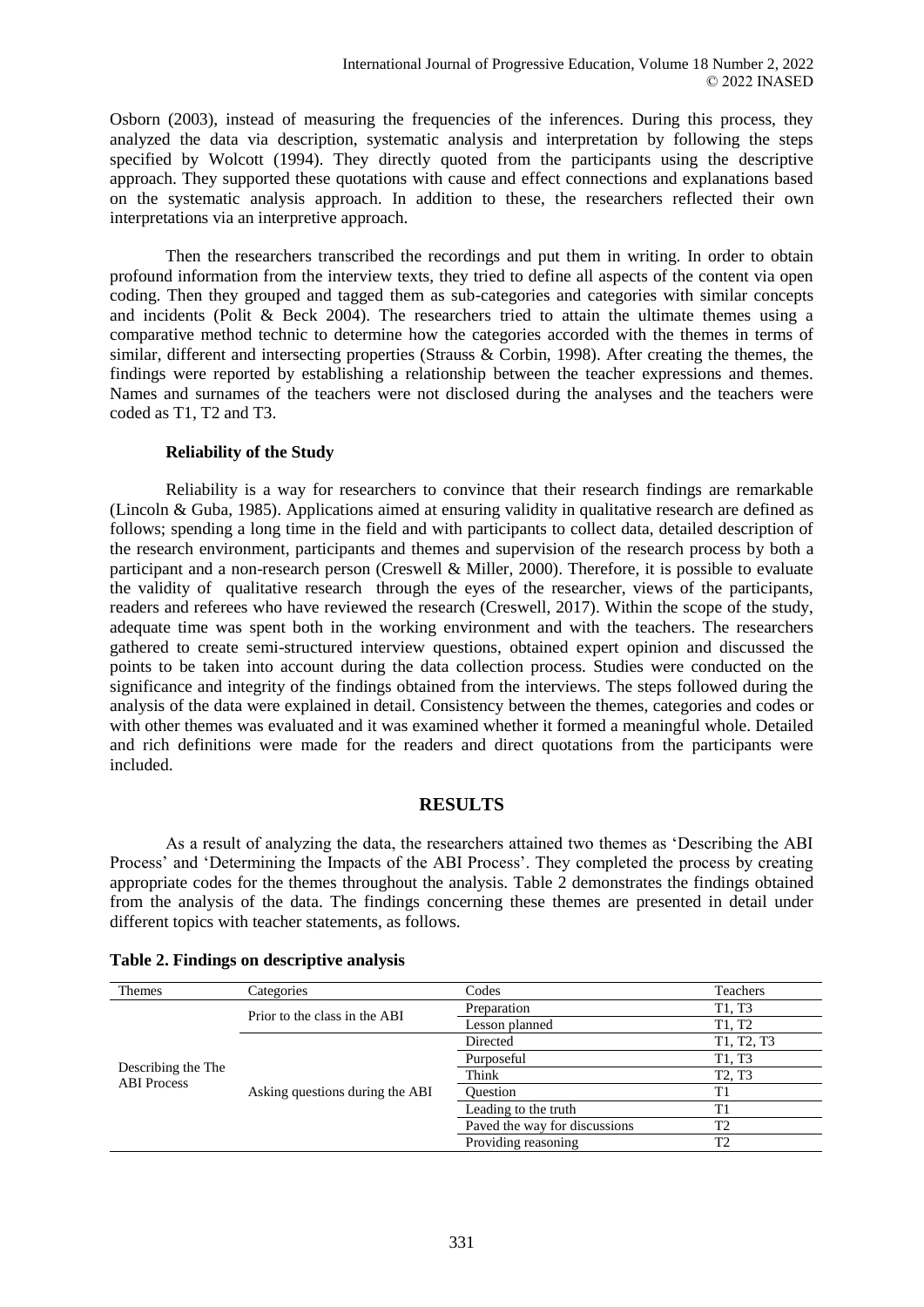|                                       | Communication during the ABI                                       | Inquiry peers                          | T1, T2, T3                      |
|---------------------------------------|--------------------------------------------------------------------|----------------------------------------|---------------------------------|
|                                       |                                                                    | Revealing the claim-evidence relations | T1, T3                          |
|                                       |                                                                    | Obtaining information                  | T <sub>2</sub> . T <sub>3</sub> |
|                                       | The difficulties encountered during<br>the ABI                     | Unfamiliarity of students with the     | T1, T2, T3                      |
|                                       |                                                                    | process                                |                                 |
|                                       |                                                                    | Inconvenience of the classroom         | T1, T2                          |
|                                       |                                                                    | arrangement                            |                                 |
|                                       |                                                                    | A lack of time                         | T <sub>2</sub>                  |
|                                       | Impact on students                                                 | Increasing success                     | T1, T2, T3                      |
|                                       |                                                                    | Positive attitude                      | T1. T3                          |
|                                       |                                                                    | <b>Communication skills</b>            | T <sub>2</sub>                  |
|                                       |                                                                    | Scientific process skills              | T2                              |
|                                       |                                                                    | Questioning the information            | T <sub>3</sub>                  |
| Determining the<br>Impacts of the ABI |                                                                    | Adaptation to school                   | T <sub>3</sub>                  |
| Process                               | Impact on teacher                                                  | Mentioning eliminating misconceptions  | T <sub>1</sub>                  |
|                                       |                                                                    | Preparing high quality questions       | T <sub>2</sub>                  |
|                                       |                                                                    | Establishing a democratic classroom    | T2                              |
|                                       |                                                                    | environment                            |                                 |
|                                       |                                                                    | Starting inquiry                       | T <sub>3</sub>                  |
|                                       |                                                                    | Effective process planning             | T <sub>3</sub>                  |
|                                       | Justification for recommending to<br>colleagues<br>Self-assessment | Increased student participation        | T1, T2, T3                      |
|                                       |                                                                    | Directing to research-inquiry          | T1                              |
|                                       |                                                                    | Making students think                  | T1                              |
|                                       |                                                                    | Providing the teacher with convenience | T <sub>2</sub>                  |
|                                       |                                                                    | Making classes entertaining            | T <sub>3</sub>                  |
|                                       |                                                                    | Rendering knowledge permanent          | T <sub>3</sub>                  |
|                                       |                                                                    | Well-planning of the lesson            | T1, T2, T3                      |
|                                       |                                                                    | Increasing the quality of questions    | T2                              |
|                                       |                                                                    | Receiving different ideas              | T <sub>2</sub>                  |
|                                       |                                                                    | Including passive students             | T <sub>2</sub>                  |
|                                       |                                                                    | Increasing field knowledge             | T3                              |

### **Teacher Views on Describing the The ABI Process**

During the interviews, specific questions were addressed to the teachers concerning what they had experienced before and during the performance of the ABI activities. The teachers stressed that a proper preparation was required prior to the class and the whole process was required to be wellplanned from the beginning to the end for an efficient ABI process. Some of the related statements were as follows: T1 *'I had difficulty at the beginning of the class due to a lack of preparation. For efficiency of the process, a good preparation is required and the process is to be well-planned. The beginning of the class is to be interesting…'*; T2 *'Prior to the class, the process is to be wellplanned…'* and T3 *'A better preparation is required. For the following phases of the process, the introduction section of the class is crucial and the preparedness of the students affects the situation in a positive manner…'*. The teachers also stated that asking questions were crucial during the ABI activities and they mainly asked questions that were directing, were purposeful, made students think and question, led them to the truth and paved the way for discussions. The teachers explained the importance of questions during the process as follows: T1 *'Asking questions is crucial during the process. Questions should make students think, lead them to the truth and direct them toward inquiry. They should direct the students toward thinking and inquiry…'*; T2 *'Asking questions is the first step of thinking and explaining what you have learned…'* and T3 *'I think that the trick of the activity is to be able to ask the right question, asking a question which has a specific purpose… Questions that are purposeful, target scientific outcomes and thinking and mentally motivate and direct students…*'. T1 stated that he asked purposeful questions that motivated students, as follows: *'Actually I was trying to ensure that the topic was to bring the targeted outcome. We tried to keep the topic around what we intended. Otherwise, the kids could take the topic to very different points. In addition, we had outcomes, targets and we tried to address the topic accordingly…'* T2 stated that he asked questions that were to direct the students and help them justify the information and gave examples to the questions. T2 defined the characteristics of the questions as follows: *'…questions that have no single answer, are open to discussion, may be addressed from different perspectives and allow for reasoning*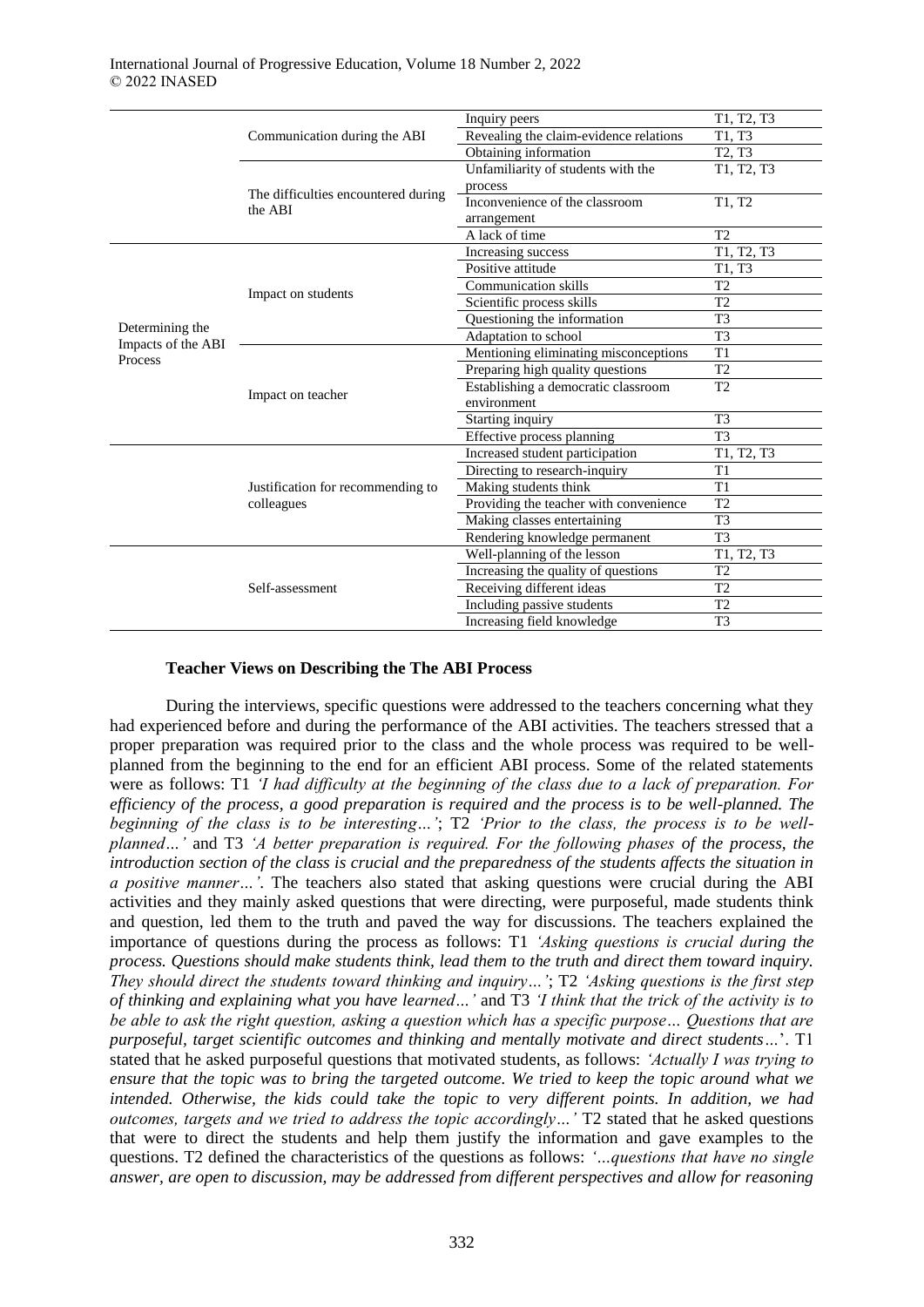*and interpreting. For instance, instead of a yes/no question like "Is mass the fixed amount of matter?", in the simplest terms, a question should be like "Compare mass to a weight"… I asked leading questions… The main questions were why, how or why do you think so. I also wanted them to justify their answers. Not only the idea that came to the mind at that moment…'* Stating that the questions motivating the students to think were the correct questions, T3 expressed that the teachers were required to have substantial field knowledge for asking the correct questions. T3 explained this view with the following statement: *'… First, you need to have command over the topic to ask the correct question. You have to have command over the field. You need to get prepared. We have made a great deal of preparation with you… Asking the right question will motivate the students to think and it will canalize them…'.* Furthermore, T3 compared the questions he had asked during the previous classes and those directed during the ABI process and stated that he had asked a higher level of questions during the latter. The statement of T3 was as follows: *'…For example, we used to ask "What is atom?" Several students would raise hands. Then you would answer the question. Usually, we would ask questions that were simple, aimed at measuring the knowledge and would ensure the participation of several students. However, during this process, the levels of questions are higher. Interpreting is particularly noteworthy for children. They present claims and evidences, try to prove them and think. Students indicate the points that they find inappropriate. These increase the quality of questions. As a matter of fact, this is one of the most important points of this practice…'*.

Additionally, the teachers stated that, in addition to the questions they asked, the students asked questions to them and their peers, as well. They stated that the students asked questions in small group discussions mainly with the aim of inquiring their peers, while in large group discussions they aimed to reveal the claim-evidence relations of groups and obtain further information from the teachers. For instance, a relevant statement of T1 was as follows *"...Within the groups, questions were like 'what was your purpose in doing this, why do we do this… The students were asking to see whether their friends knew what they had already known… If they could answer, we could assume that their claims were strong… In cases where the experiment was not related to the claims or variables were not determined fully, the students asked questions to each other…"*. This statement demonstrated that the students tried to question each other and assess what they did in small group discussions while they asked questions to measure the claim of the group presenting the claim in large group discussions. T2 stated that when peers did not ask proper questions to each other during small group discussions, they had difficulty justifying their claims and developing strong claims. Accordingly, T2 stated *'…Questions are like "why did you do this, let's do this in this way"… If they had not asked questions adequately to each other in small groups, their deficiencies might have become more apparent in large group discussions. Actually, small group discussions provide an infrastructure for justification. If they do not , unexpected questions may come in large group discussions. For instance, one group conducted an activity with their planes. It was expected that the one with a sharper nose would go farther, but the exact opposite happened. They had difficulty explaining such things. Questions like "Are the planes identical, did you make them from the same paper, did you consider these" could be addressed. Then they had difficulty explaining..."* T2 also stated that during the ABI process, the students directed questions to him/her, as well, as follows: *'…There were questions from the students, as well. They would address questions to their friends and also to me… About the activity, they would ask "What would happen if we did this or can we do this". I would say "let's try and see or what about the other one". By this way, I try to make them test different situations or test their ideas in different situations. When they directly asked for information with questions like "What affects kinetic energy", I would not answer the question directly. If I had to, I would try to answer through examples and metaphors or I try to make them predict the variables. I certainly would not make any direct explanations in this process…'*. Likewise, T3 stated that the students addressed questions to him/her as follows: *'…At the beginning, they were asking too many questions. What is this, how will this happen, etc.? Instead of directly answering them, I would respond "What do you think, how about this, etc." Sometimes I would give information as it might go beyond your control… Sometimes I would provide more information to correct the explanations made by the students. I would make explanations to correct their explanations instead of answering their questions…'*. According to these statements, the teachers did not give answers including direct information to the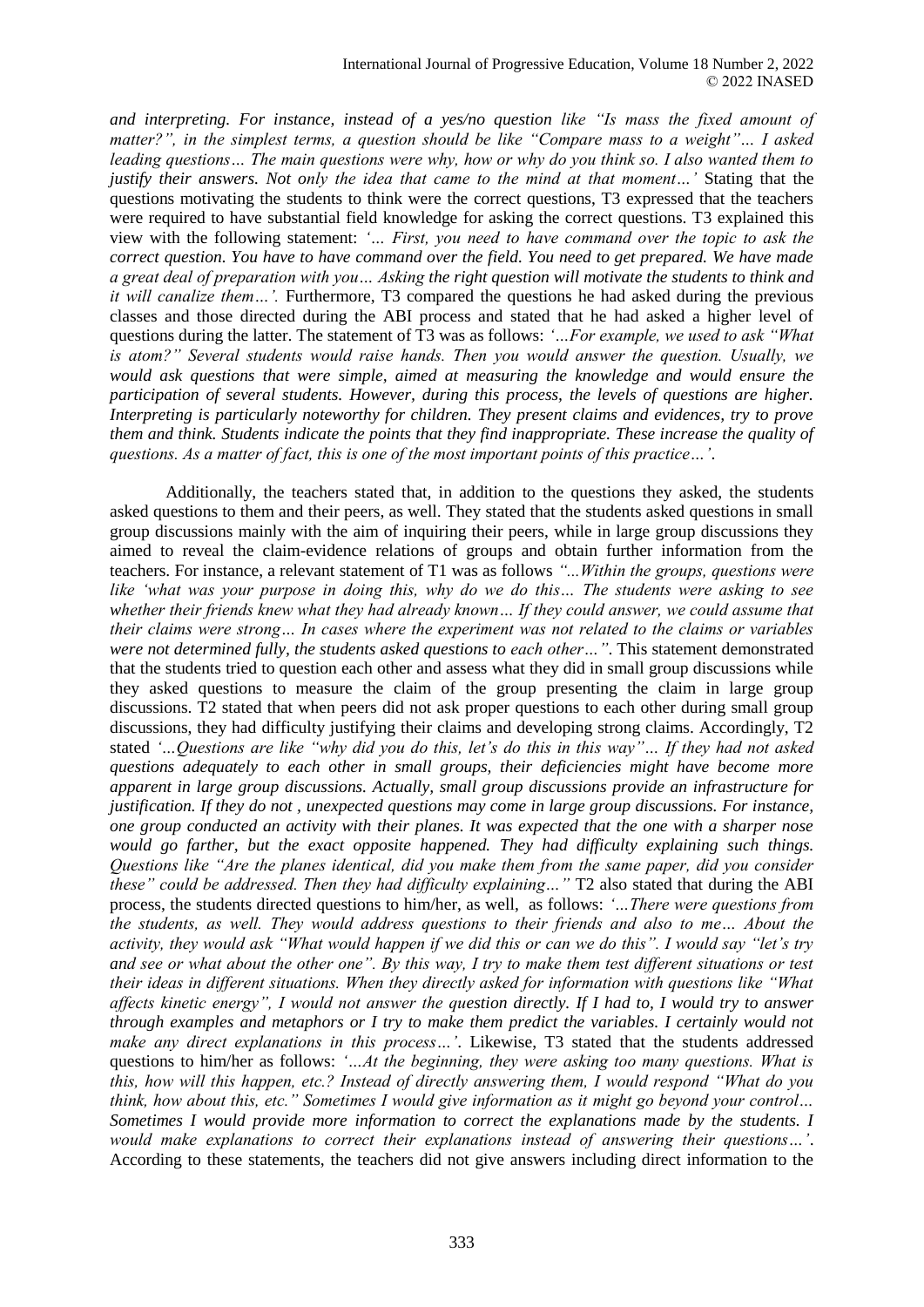International Journal of Progressive Education, Volume 18 Number 2, 2022 © 2022 INASED

questions of the students. They gave clues on the basis of the explanations of the students and allowed them to discover the answer themselves by pointing out different aspects of the issue.

The teachers reported that they had specific difficulties conducting the ABI activities. Unfamiliarity of the students with the process, inconvenience of the classroom arrangement and a lack of time were among the problems they had experienced during the process. In this respect, T1 stated *'…The kids first thought that it would be like a preparation activity and did not associate it with the class at all. When we adapted it to the class, they faltered a little bit. At the beginning, we had difficulty writing and expressing claims and evidences. At first, they could not create them. During the following phases, they associated them with the class. They studied the subjects and started to explain them (claims and evidences) in the form of a class. Towards the end of the process, they were able to create them to some extent…'*. Furthermore, T3 made the following explanation: *'…We had a great deal of difficulty at the beginning… The students did not know what to do. Maybe it was for the first time that they encountered such a method. This created a great deal of difficulty for them…'*. Such statements of teachers demonstrated that the students had difficulty adapting to the process since they were not familiar with it and establishing a relationship between claims and evidences, in particular. T2 referred to the inconvenience of the classroom arrangement and a lack of time to be the problems experienced as follows: *'…I made explanations more about the process. For example, this would be the following step, etc. I reminded the next step to make them faster. Time is paramount. We had this problem. Since our classroom did not have any laboratory arrangement, we had to change the arrangement, etc. Otherwise we might have saved more time in that respect…'*.

### **Teacher Views on the Determining the Impacts of the ABI Process**

### *Impacts of the ABI Process on Students*

Specific questions were addressed to the teachers during the interviews conducted for determining the impact of the ABI process on students and teachers. All three teachers stated that the process had increased the success of the students. Furthermore, the teachers reported that positive attitudes, communication and scientific process skills of the students had developed, they had started to question the information and even the process had facilitated their adaptation to school. Regarding the changes observed in the students at the end of the process, the following statements of T1 demonstrated that the process had increased the success of the students and helped them develop positive attitudes towards the class: *'…Students with normally lower levels of interest in the class became eager for the continuation of activities and this reflected on their grades…'* and *'…Several students of mine particularly grabbed my attention. They were students who had lower levels of interest in the class. For instance, one day we had a class in the evening after the activity. He was asking if we were to continue the class. He came to the class, sat on the front row and was still sitting there. After the activity, we had a test about it. It was better and reflected on the grades, as well…'* Similarly, T3 pointed out to the increased success and also stated that the students had started to question the information as follows: *'…The process allowed for inquiring the right and the wrong and resulted in increased success and active participation in the class…'*. T2 reported that increase in success was more apparent in the students with lower or moderate levels of success by stating *'…Maybe success remains the same in students who are already successful. But I think that success increases in those having moderate and lower levels of success…'*. On the other hand, the following statement of T2 demonstrated that the students experiencing the ABI process had particularly become more successful in conceptual questions and their communication and scientific process skills had developed: *'…We saw that they were making more explanations and descriptions in conceptual questions… Their communication skills with peers had developed. Their scientific process skills such as determining the variables and testing them had developed. The process also supported them in terms of measurement skills and the use of measurement tools…'*. T3 exemplified how these activities facilitated the adaptation of the students to school as follows: *'… We had this student. He was pretty quiet in the class prior to the activity. He started to come to school only several weeks before the start of the activity. Therefore, I thought that the student would have a great deal of difficulty. It was an adaptation process. Even that student surprised me. His adaptation was so fast. He was feeling happy*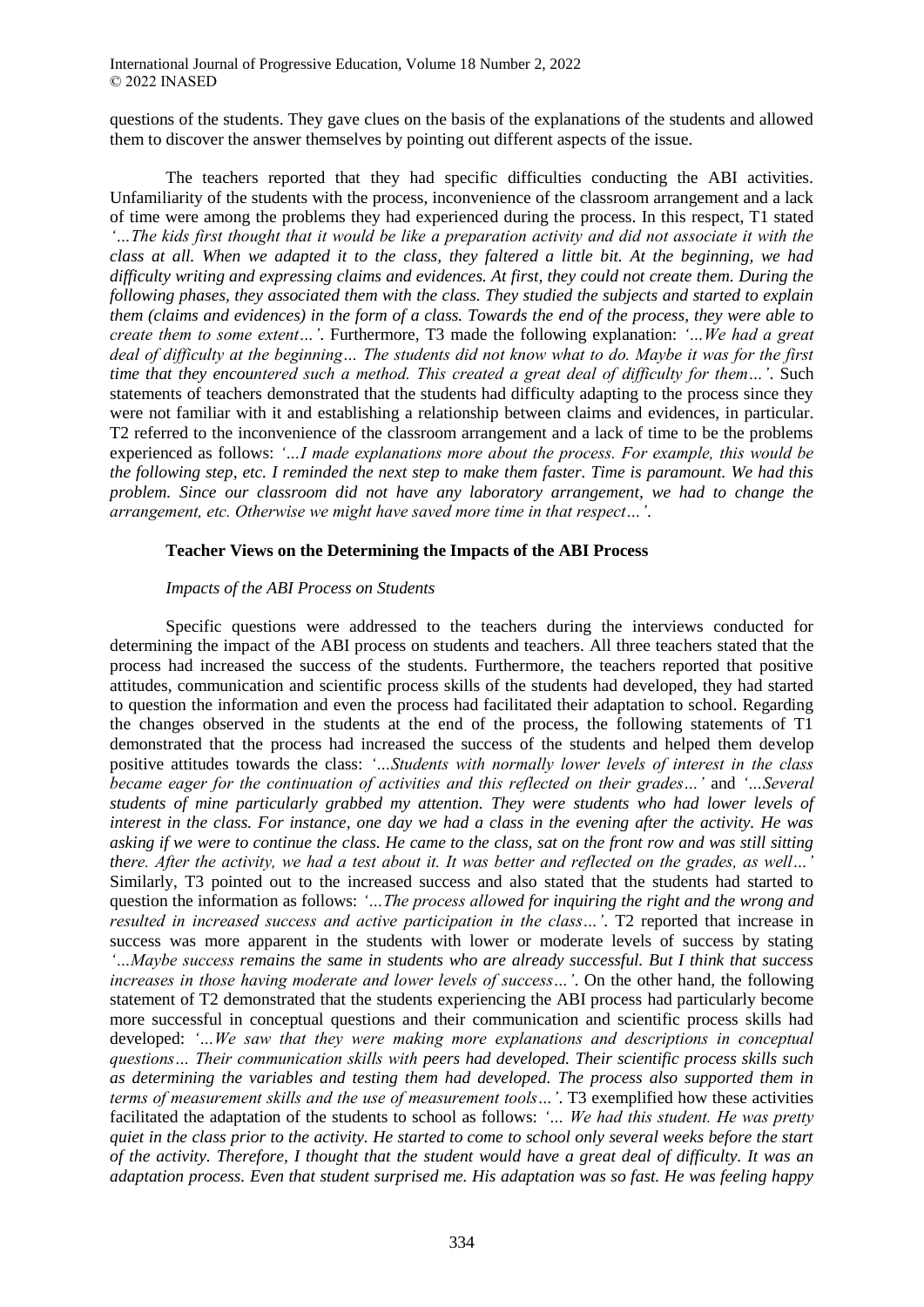*and was asking good questions…'*. Based on the statements of the teachers, it is clear that the ABI approach contributes to the multilateral development of students.

# *Impacts of the ABI Process on Teachers*

Concerning the changes in themselves, the teachers mainly mentioned eliminating misconceptions, preparing high quality questions, establishing a democratic classroom environment, starting inquiry and effective process planning. T1 pointed out the eight-week training process and explained how the change started at the beginning of the training as follows: *'…The change started as early as the ABI training process. I realized that there were misconceptions and there was not much emphasis on the details…'.* The teacher stated that he had become aware of misconceptions and deficiencies in the field knowledge owing to the process. T2 stated that the process had contributed to him/her in terms of asking high quality questions and creating a democratic classroom environment by saying, *'…I think that this process has contributed to me a lot in terms of asking questions. It has also increased the quality of my questions. Moreover, this method enables teachers to create a democratic classroom environment…'* The following statement of T3 '*…At the end of the process, I started to question more, as well…'* demonstrated that the process motivated the teachers to question. Furthermore, T3 made a comparison between previous teaching practices and those carried out within the scope of the study. In this respect, the statement of T3 was as follows: *'…Of course, another crucial point exists for teachers. You need to come to the class prepared. I understand this once more… Under normal conditions, you prepare for the class but it is not as comprehensive and detailed as this one. I have understood its importance. Previously, I would check the subject, what I would tell and the outcomes. I would focus on such things. However, frankly, I would not make such detailed preparations to make the students think and question. I have learned this. It has really been a precious process for me…'*. It is possible to argue that the development aspects that the teachers mentioned had indirectly made significant contributions to the field and pedagogical knowledge of the teachers.

# *Teacher Views on the Justification for Recommending to Colleagues*

During the interviews, the teachers were asked to explain whether they would recommend the ABI approach to their colleagues and justify their answers. All three teachers recommended the ABI approach to their colleagues. To justify their answers, they all stated that the approach had increased student participation. Moreover, they mentioned other advantages such as directing to researchinquiry, making students think, providing the teacher with convenience, making classes entertaining and making the knowledge permanent. T1 explained the reasons of recommending as follows: *'…It ensures student participation. It motivates students to research-inquiry and thinking. Since the level of student participation is higher, I think that the research, inquiries or thinking might be more permanent. I recommend it; however, it requires a good preparation…'*. This statement points out the phase of preparation once again and stresses the necessity of a good preparation for an efficient activity. T2 answered this question as follows: *'…I recommend it because it ensures a higher level of participation than a normal class… It is very good that the teacher deliberates over questions. Maybe it alleviates burden compared to a normal class…'*. According to this statement, the teacher recommended the approach to his colleagues because it required the teacher to be well-prepared for the class and alleviated the burden of the teacher. Finally, T3 expressed his/her views with the following statement: *'...I definitely recommend it… To begin with, the class becomes more enjoyable for both parties - students and teachers alike. Under normal circumstances, you sometimes think how those 40 minutes will pass in the classroom. But now, it is as if 40 minutes are not adequate. We never know when the class starts and when it ends… Student participation is paramount…'*. Moreover, T3 stated that he recommended the approach to his/her colleagues because the students could obtain permanent knowledge by taking part in the learning process as follows: *'…I think it is important for permanence, as well. Kids actively take part in the process. They question and find answers. They see what is correct and what is wrong. They experience a mental process. This is highly valuable for me…'*. The teachers apparently recommended the ABI approach because it ensured a higher level of student participation than other classes.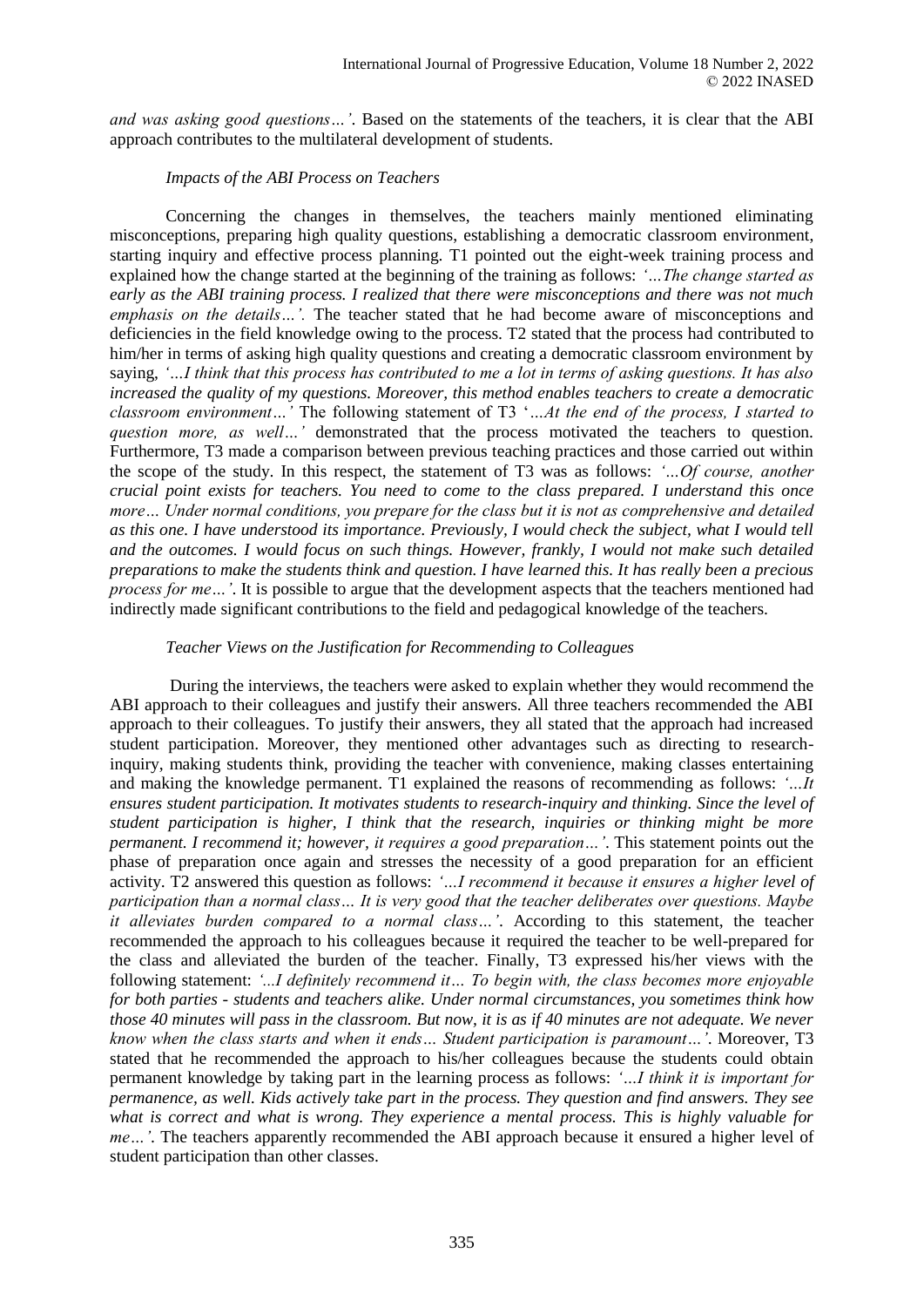### *Teacher Views on Self-assessment*

During the interviews, the teachers were asked *"What would you keep in mind if you conducted an ABI activity anew?"*. All three teachers pointed out the necessity of well-planning of the class. They stated that they would pay attention to increasing the quality of questions in the class, receiving different ideas including passive students and increasing field knowledge. In this respect, T1 pointed out that a good planning would affect the continuation of the class as follows: *'…First of all, activities should be highly interesting at the beginning since how you start the class determines its continuation for children…'*. The statement of T2 was as follows: *'…I would certainly make a plan… I would think about the questions… Maybe I might focus a bit more on the discussion process since questions are shaped in that process… I would try to increase the quality of questions even further. For example, I can obtain opinions from my colleagues. What kind of questions can I ask in such an activity, etc.? I would try to include passive students in discussions more often…'*. The teacher stressed the planning of the class, increasing the quality of questions, obtaining different opinions and including passive students in the class. T3 explained his/her views as follows: *'…I would be better prepared. This activity requires a better preparation. I would be more prepared for the introduction, because the initial parts are crucial…*'. In general, the teachers laid emphasis on the necessity for a good preparation, making a strong introduction, including passive students in the class and obtaining opinions from colleagues.

### **DISCUSSION**

According to the findings of the study, all three teachers stressed that asking questions was of prime importance for the efficiency of the ABI process. In addition, they stated that, in addition to the questions they asked, the students addressed questions to their teachers and peers. They pointed out that the teachers' questions were crucial in the achievement of the goals in the discussion process and the comprehension of the subject. The peers sometimes gave wrong answers to the questions addressed by the students. Two of the teachers stated that they interfered and corrected the wrong answers so as not to get off the point while the other teacher stated that he/she did not interfere in wrong answers so that the students could adopt the discussion culture. The teachers stressed that class introductions were to be interesting, a good preparation was to be made prior to the class and the process was to be well-planned from the beginning to the end for an efficient ABI process. They recommended the ABI approach to other teachers because it included students in the learning process, helped them question themselves and their peers and made the class more enjoyable than other classes. The teachers also reported that the students taking part in the ABI process had higher marks in written exams, their scientific process skills such as determining and testing variables had developed and they were able to establish better communication with their peers. The teachers stressed that the process motivated them to question and it enhanced their abilities to ask questions, as well as conceptual developments. Furthermore, they stated that the ABI approach contributed to teacher satisfaction by allowing for the creation of a democratic classroom environment and the development of conceptual skill and a variety of other skills (thinking skills, scientific process skills) of students.

Since the 2013 science curriculum, there has been an apparent emphasis on inquiry and the importance of students searching and inquiring information with peers (MNE, 2013; 2018). Discussions based on scientific inquiry are at the center of science teaching (National Research Council [NRC], 2013). To shape the teaching culture in science classes in this direction, teachers are to be informed of the activities based on inquiry. Teachers who are usually accustomed to traditional teaching and verification-type laboratory activities will have difficulty planning and implementing argumentation-based scientific activities (Choi, Seung & Kim, 2019). In the study, the teachers stated that they had difficulty planning the class and making an introduction to the class.

In the structuring of the knowledge, teachers have responsibilities as the guides of students. The ABI has two main elements: the teacher template and the student template. During this process, students think about the concepts while teachers design and implement an activity first and then help students comprehend the concepts (Hohenshell & Hand, 2006). In the study, the teachers stressed that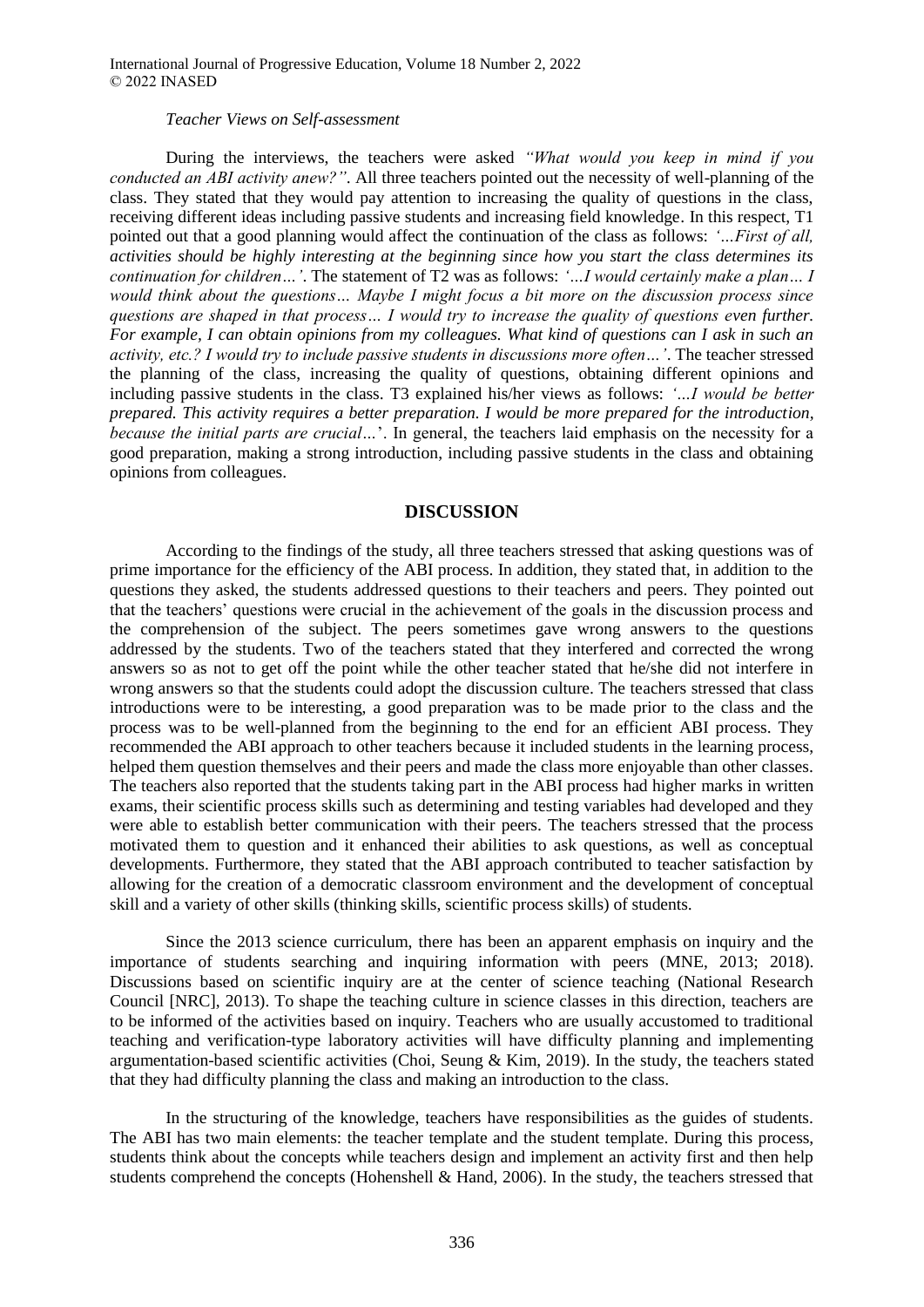a good preparation was required prior to the class and the process was to be well-planned from the beginning to the end for an efficient process. A well-planned ABI activity will result in more intense peer communication and more efficient discussions based on scientific information. Therefore, small and large group discussions conducted within these activities will help students understand and make sense of science concepts on the basis of the arguments created (Kabataş Memiş, 2014). According to the statements of the teachers, the students established better communication with their peers and teachers and the conceptual development of students had increased owing to the process they experienced in the classroom. The science curriculum states that while students search for information during the learning process, they will communicate and cooperate effectively with their peers, as well (MNE, 2013; 2018).

It is beyond doubt that one of the most important mechanisms of the ABI process is discussion. As discussion activities keep students mentally active and curious throughout the class, students are required to learn how to take part in a scientific dialogue. In science classes, "well-chosen teacher questions" is a valid way of triggering scientific discussions in the classroom (Darling-Hammond, Flook, Cook-Harvey, Barron, & Osher, 2020). As students develop answers and explanations for their research; teachers are required to talk less and use higher-order questions to justify their reasoning (Hand, Chen, Suh, 2021). During the interviews conducted within the scope of the study, the science teachers stressed the importance of teacher questions during the process. They stated that asking questions was crucial in science classes to lead students to the right, include them in the discussion, make them think and make them gain inquiry skills, in particular. In order to develop deep conceptual understanding in students, it is noteworthy to contribute to the professional development of teachers in asking correct questions and using student answers (Khoza & Msimanga, 2021).

In accordance with the aforementioned statements, the necessity of creating environments that allow for discussions in science classes comes into prominence. The most significant task of a teacher in the creation of these environments is to ask effective questions initiating and leading discussions. Osborne, Erduran, Simon and Monk (2001) reported that teachers may initiate or lead a discussion process by choosing appropriate questions out of a series of questions. The researchers specified questions such as "Why do you think so? What do you think is the reason of this? Can you think of another argument? Can you think of a counter-claim? How do you know? What is your evidence? Is there any other argument in your belief? The questions aim to urge students to think, have no exact answers and result in a discussion environment where different views are expressed. Students take part in the discussions created by the teacher along with their peers. After a certain point in the discussion, the need for the questions of the teacher is minimised and students produce their own questions. For effectiveness of the process, inquiry is not adequate for students. They are also required to find answers to their questions (Kuhn, 2009).

As a consequence, an efficient ABI process will not require a good preparation and planning. The quality of questions to be addressed by teachers in the class during the ABI applications is of particular importance. Purposeful questions which make students think, question and reason are noteworthy in this process. Peer questioning and claim-evidence relationship are the noteworthy activities of the ABI process. Alienation of students to the ABI applications, grade and a lack of time are among the factors complicating the process. Teachers indicated that the ABI process contributes to the multilateral development of both teachers and students.

### **Implications**

We know that an expectation exists for inquiry-based science teaching in the science curriculum and the literature, in particular. Therefore, studies that compare the curriculum and classroom activities determine the obstacles during the full implementation of the curriculum and ensure that teachers realize how they teach is of paramount importance. Moreover, what prevents teachers from using different teaching activities in the classroom is to be determined. It is beyond doubt that the quality of education will be increased only by increasing the training of teachers who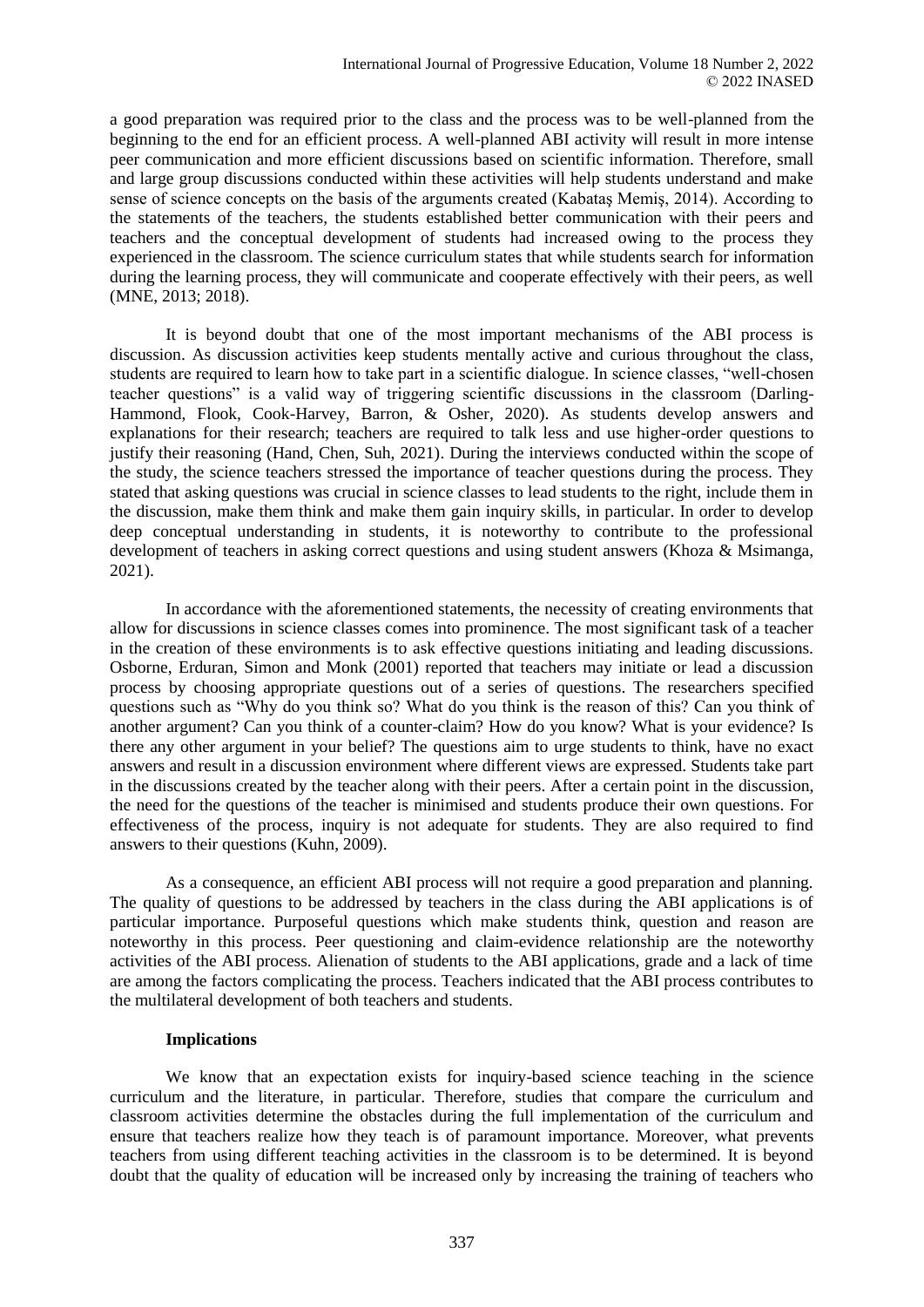provide the education. In this respect, it is noteworthy that various training activities be conducted both for preservice teachers and teachers.

### **REFERENCES**

- Anne, K. J. (2021). Can argumentation be taught in school? *Resonance*, *26*(1), 129.
- Burke, K., Brain , H., Poock, J., & Greenbowe, T. (2005). Using the science writing heuristic. *Journal of College Science Teaching, 35*(1) 36-41.
- Caena, F., & Redecker, C. (2019). Aligning teacher competence frameworks to 21st century challenges: The case for the European Digital Competence Framework for Educators (Digcompedu). *European Journal of Education*, *54*(3), 356-369.
- Charmaz, K. (2006). *Constructing grounded theory: A practical guide through qualitative analysis*. Sage Publications.
- Chen, Y. C., Benus, M. J., & Hernandez, J. (2019). Managing uncertainty in scientific argumentation. *Science Education*, *103*(5), 1235-1276.
- Chen, Y. C., & Qiao, X. (2020). Using students' epistemic uncertainty as a pedagogical resource to develop knowledge in argumentation. *International Journal of Science Education*, *42*(13), 2145-2180.
- Choi, A., Seung, E., & Kim, D. (2019). Science teachers' views of argument in scientific inquiry and argument-based science instruction. *Research in Science Education*, 1-18.
- Creswell, J. W. (2015). *30 Essential Skills for the Qualitative Researcher.* Sage Publications.
- Creswell, J. W., & Miller, D. L. (2000). Determining validity in qualitative inquiry. *Theory into practice*, *39*(3), 124-130.
- Darling-Hammond, L., Flook, L., Cook-Harvey, C., Barron, B., & Osher, D. (2020). Implications for educational practice of the science of learning and development. *Applied Developmental Science*, *24*(2), 97-140.
- Gunel, M. (2006). *Investigating the impact of teachers' implementation practices on academic achievement in science during a long-term professional development program on the Science Writing Heuristic* [Doctoral dissertation, Iowa State University].
- Hand, B., & Keys, C. W. (1999). Inquiry investigation. *The Science Teacher*, *66*(4), 27.
- Hand, B., Norton-Meier, L. A., Gunel, M., & Akkus, R. (2016). Aligning teaching to learning: A 3 year study examining the embedding of language and argumentation into elementary science classrooms. *International Journal of Science and Mathematics Education*, *14*(5), 847-863.
- Hand, B., Shelley, M. C., Laugerman, M., Fostvedt, L., & Therrien, W. (2018). Improving critical thinking growth for disadvantaged groups within elementary school science: A randomized controlled trial using the Science Writing Heuristic approach. *Science Education*, *102*(4), 693-710.
- Hand, B., Chen, Y. C., & Suh, J. K. (2021). Does a knowledge generation approach to learning benefit students? A systematic review of research on the science writing heuristic approach. *Educational Psychology Review*, *33*(2), 535-577.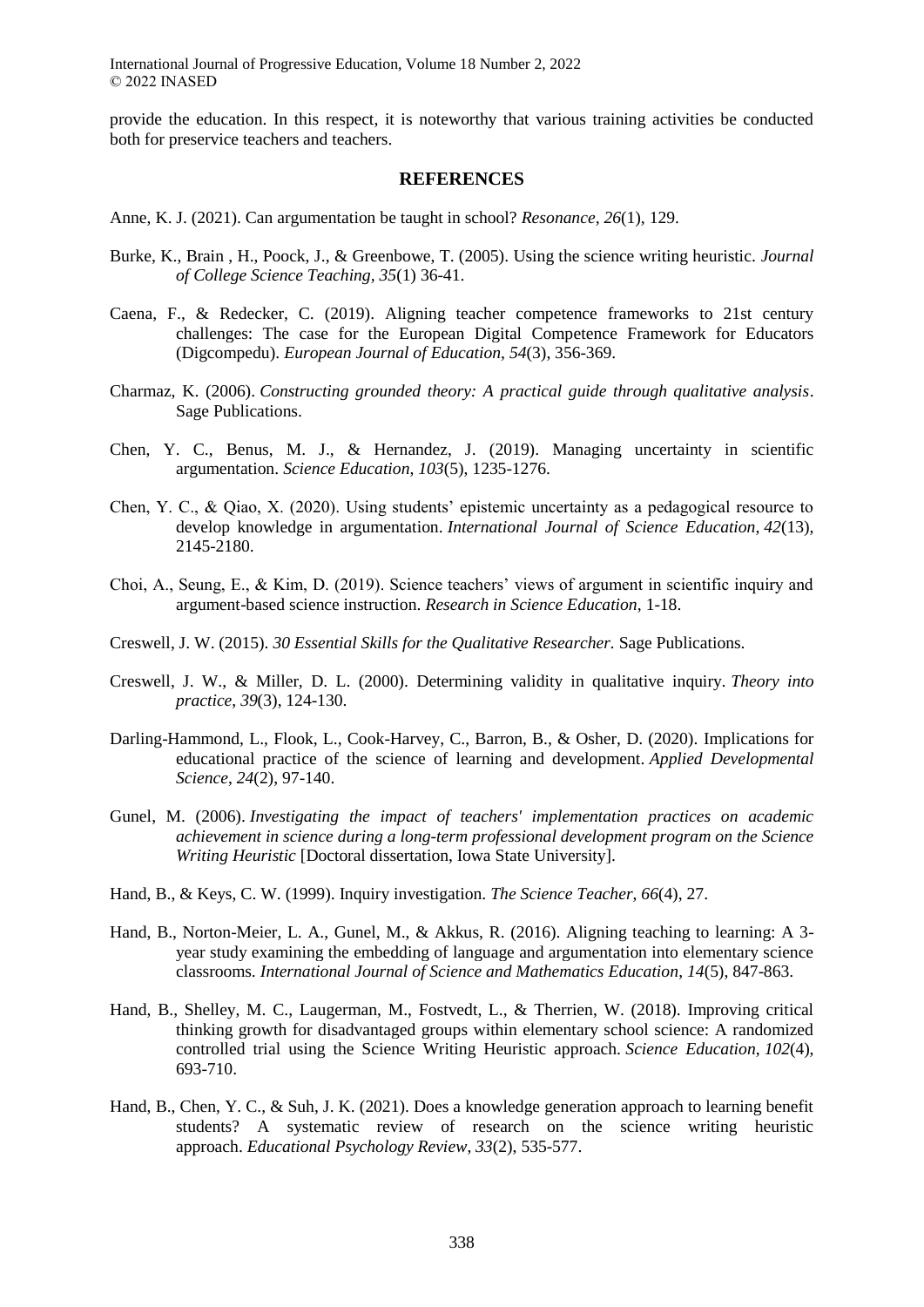- Hohenshell, M. L. & Hand, B., (2006). Writing-to-learn strategies in secondary school cell biology: A mixed method study. *International Journal of Science Education, 28*(2), 261-289.
- Hsieh, H. F., & Shannon, S. E. (2005). Three approaches to qualitative content analysis. *Qualitative health research*, *15*(9), 1277-1288.
- Kabataş Memiş, E. (2011*). Effects of the argumentation-based science learning approach and self evaluation on primary school students' science and technology course achievement and retention of the achievement* [Doctoral dissertation, Atatürk University].
- Kabataş-Memiş, E. (2014). Elementary students' ideas about on implementation of argumentationbased science learning approach. *Kastamonu Education Journal, 22*(2), 401-4018.
- Khoza, H. C., & Msimanga, A. (2021). Understanding the nature of questioning and teacher talk moves in interactive classrooms: A case of three South African teachers. *Research in Science Education*, 1-18.
- Kuhn, D. (2009). Teaching and learning science as argument. *Science Education*, 810-824. doi:10.1002/sce.20395.
- Kuhn, D., & Pearsall, S. (2000). Developmental origins of scientific thinking. *Journal of cognition and Development*, *1*(1), 113-129.
- Lincoln, Y. S., & Guba, E. G. (1985). Establishing trustworthiness. *Naturalistic inquiry*, *289*(331), 289-327.
- Loughran, J., Berry, A., & Mulhall, P. (2012). *Understanding and developing scienceteachers' pedagogical content knowledge* (Vol. 12). Springer Science & Business Media.
- McComas, W. (2014). *The language of science education.* Sense Publishers.
- Merriam, S. B. (2015). Qualitative research: Designing, implementing, and publishing a study. In *Handbook of research on scholarly publishing and research methods* (pp. 125-140). IGI Global.
- MNE, Ministry of National Education. (2013). *Science course curriculum (3, 4, 5, 6, 7, and 8. classes)*. Ankara: Talim ve Terbiye Kurulu Başkanlığı. [in Turkish]
- MNE, Ministry of National Education. (2018). *Science course curriculum (3, 4, 5, 6, 7, and 8. classes)*. Ankara: Talim ve Terbiye Kurulu Başkanlığı. [in Turkish]
- NGSS Lead States (2013). *Next Generation Science Standards: For States, by States.* The National Academies Press.
- Moustakas, C. (1994). *Phenomenological research methods*. Sage publications.
- National Research Council. (2014). *Developing assessments for the next generation science standards.* The National Academies Press.
- Omar, S. (2004). *Inservice teachers' implementation of the science writing heuristic as a tool for professional growth* [Unpublished doctoral dissertation, Iowa State University].
- Osborne, J., Erduran, S., & Simon, S. (2004). Enhancing the quality of argumentation in school science. *Journal of Research in Science Teaching, 41*(10), 994-1020.